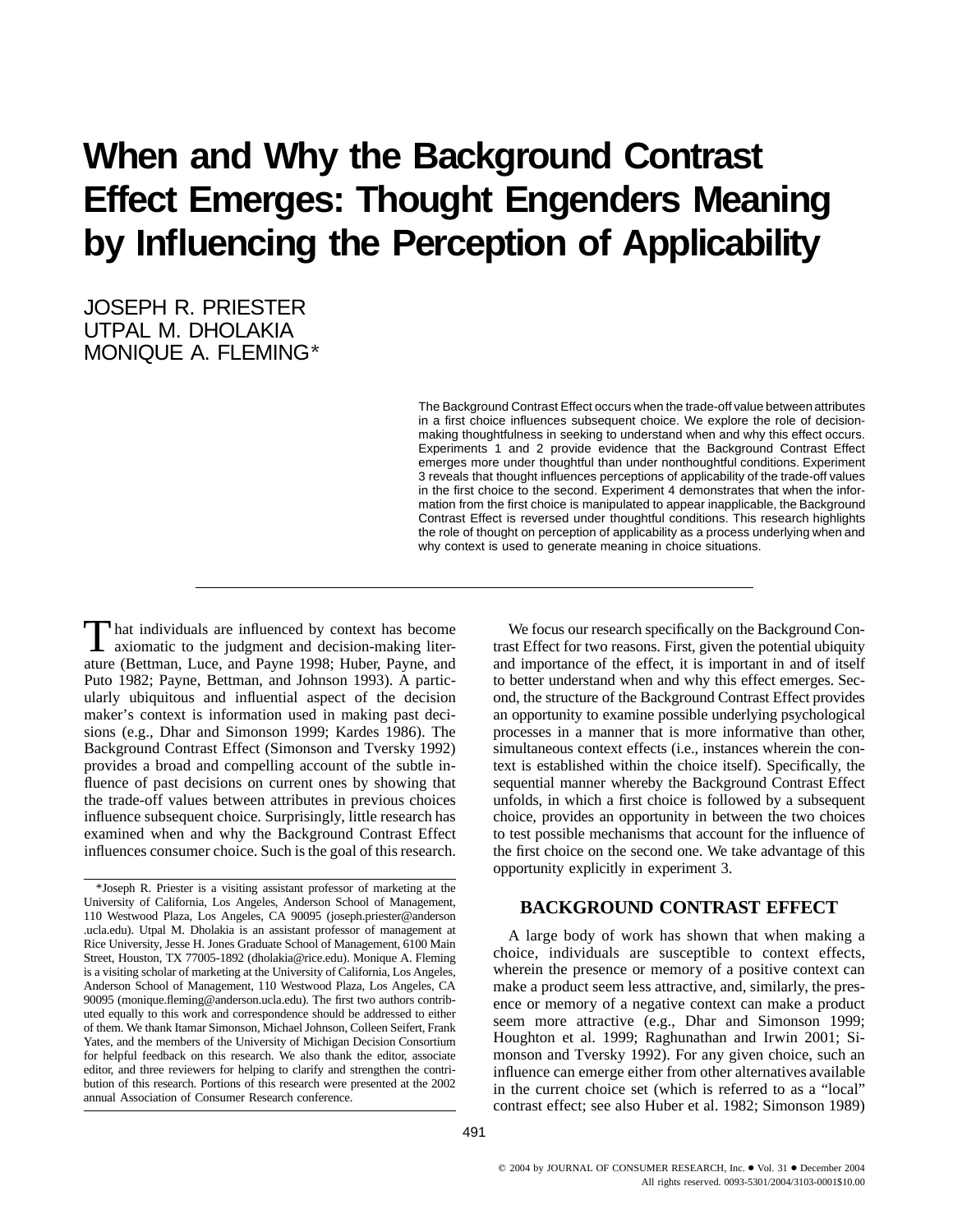# **When and Why the Background Contrast Effect Emerges: Thought Engenders Meaning by Influencing the Perception of Applicability**

JOSEPH R. PRIESTER UTPAL M. DHOLAKIA MONIQUE A. FLEMING\*

> The Background Contrast Effect occurs when the trade-off value betweenattributes in a first choice influences subsequent choice. We explore the role of decisionmaking thoughtfulness in seeking to understand when and why this effect occurs. Experiments 1 and 2 provide evidence that the Background Contrast Effect emerges more under thoughtful than under nonthoughtful conditions. Experiment 3 reveals that thought influences perceptions of applicability of the trade-off values in the first choice to the second. Experiment 4 demonstrates that when the information from the first choice is manipulated to appear inapplicable, the Background Contrast Effect is reversed under thoughtful conditions. This research highlights the role of thought on perception of applicability as a process underlying when and why context is used to generate meaning in choice situations.

That individuals are influenced by context has become axiomatic to the judgment and decision-making literature (Bettman, Luce, and Payne 1998; Huber, Payne, and Puto 1982; Payne, Bettman, and Johnson 1993). A particularly ubiquitous and influential aspect of the decision maker's context is information used in making past decisions (e.g., Dhar and Simonson 1999; Kardes 1986). The Background Contrast Effect (Simonson and Tversky 1992) provides a broad and compelling account of the subtle influence of past decisions on current ones by showing that the trade-off values between attributes in previous choices influence subsequent choice. Surprisingly, little research has examined when and why the Background Contrast Effect influences consumer choice. Such is the goal of this research.

We focus our research specifically on the Background Contrast Effect for two reasons. First, given the potential ubiquity and importance of the effect, it is important in and of itself to better understand when and why this effect emerges. Second, the structure of the Background Contrast Effect provides an opportunity to examine possible underlying psychological processes in a manner that is more informative than other, simultaneous context effects (i.e., instances wherein the context is established within the choice itself). Specifically, the sequential manner whereby the Background Contrast Effect unfolds, in which a first choice is followed by a subsequent choice, provides an opportunity in between the two choices to test possible mechanisms that account for the influence of the first choice on the second one. We take advantage of this opportunity explicitly in experiment 3.

# **BACKGROUND CONTRAST EFFECT**

A large body of work has shown that when making a choice, individuals are susceptible to context effects, wherein the presence or memory of a positive context can make a product seem less attractive, and, similarly, the presence or memory of a negative context can make a product seem more attractive (e.g., Dhar and Simonson 1999; Houghton et al. 1999; Raghunathan and Irwin 2001; Simonson and Tversky 1992). For any given choice, such an influence can emerge either from other alternatives available in the current choice set (which is referred to as a "local" contrast effect; see also Huber et al. 1982; Simonson 1989)

<sup>\*</sup>Joseph R. Priester is a visiting assistant professor of marketing at the University of California, Los Angeles, Anderson School of Management, 110 Westwood Plaza, Los Angeles, CA 90095 (joseph.priester@anderson .ucla.edu). Utpal M. Dholakia is an assistant professor of management at Rice University, Jesse H. Jones Graduate School of Management, 6100 Main Street, Houston, TX 77005-1892 (dholakia@rice.edu). Monique A. Fleming is a visiting scholar of marketing at the University of California, Los Angeles, Anderson School of Management, 110 Westwood Plaza, Los Angeles, CA 90095 (monique.fleming@anderson.ucla.edu). The first two authors contributed equally to this work and correspondence should be addressed to either of them. We thank Itamar Simonson, Michael Johnson, Colleen Seifert, Frank Yates, and the members of the University of Michigan Decision Consortium for helpful feedback on this research. We also thank the editor, associate editor, and three reviewers for helping to clarify and strengthen the contribution of this research. Portions of this research were presented at the 2002 annual Association of Consumer Research conference.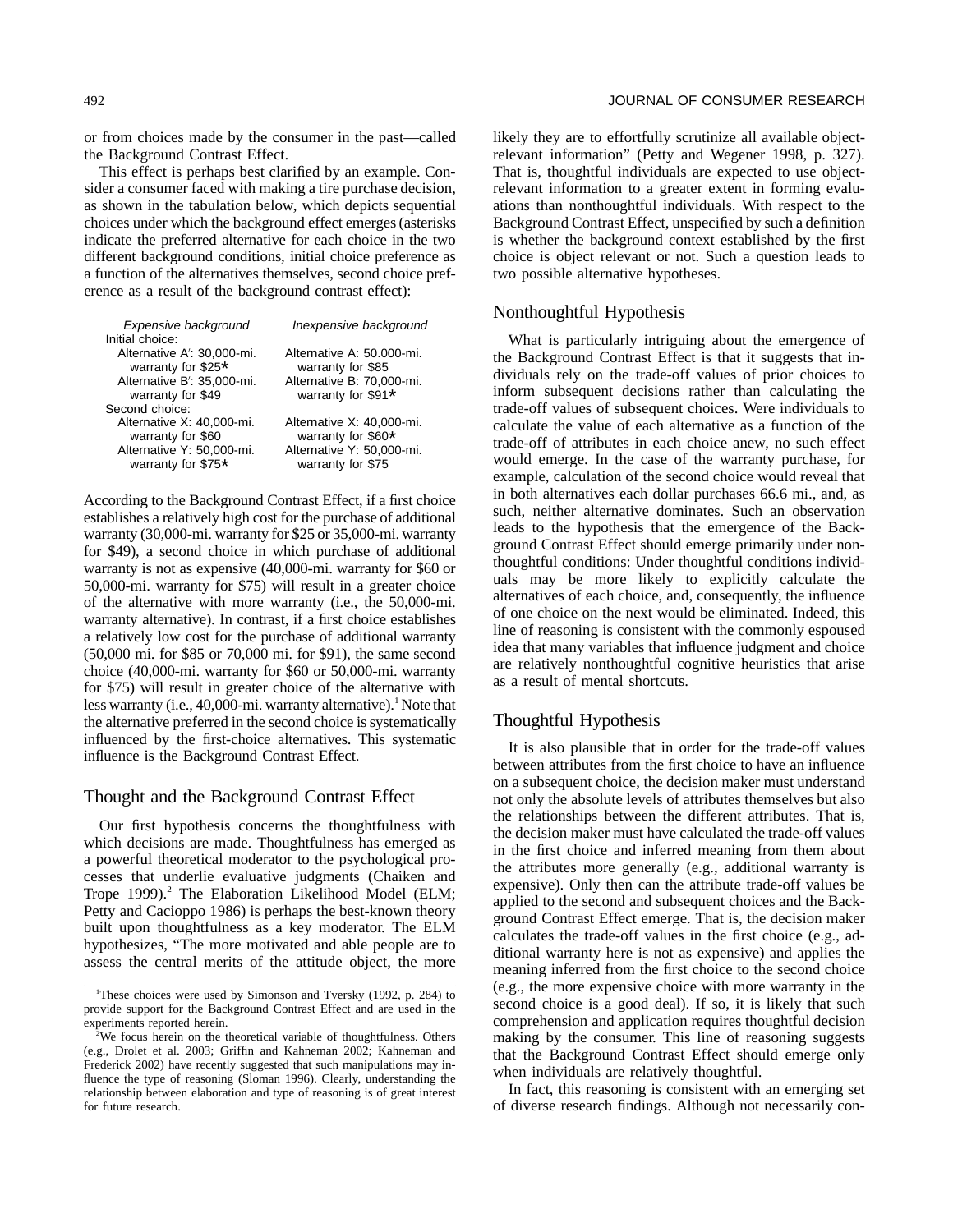or from choices made by the consumer in the past—called the Background Contrast Effect.

This effect is perhaps best clarified by an example. Consider a consumer faced with making a tire purchase decision, as shown in the tabulation below, which depicts sequential choices under which the background effect emerges (asterisks indicate the preferred alternative for each choice in the two different background conditions, initial choice preference as a function of the alternatives themselves, second choice preference as a result of the background contrast effect):

| Expensive background<br>Initial choice: | Inexpensive background    |
|-----------------------------------------|---------------------------|
| Alternative A': 30,000-mi.              | Alternative A: 50.000-mi. |
| warranty for \$25*                      | warranty for \$85         |
| Alternative B': 35,000-mi.              | Alternative B: 70,000-mi. |
| warranty for \$49                       | warranty for \$91*        |
| Second choice:                          |                           |
| Alternative X: 40,000-mi.               | Alternative X: 40,000-mi. |
| warranty for \$60                       | warranty for \$60*        |
| Alternative Y: 50,000-mi.               | Alternative Y: 50,000-mi. |
| warranty for \$75*                      | warranty for \$75         |
|                                         |                           |

According to the Background Contrast Effect, if a first choice establishes a relatively high cost for the purchase of additional warranty (30,000-mi. warranty for \$25 or 35,000-mi. warranty for \$49), a second choice in which purchase of additional warranty is not as expensive (40,000-mi. warranty for \$60 or 50,000-mi. warranty for \$75) will result in a greater choice of the alternative with more warranty (i.e., the 50,000-mi. warranty alternative). In contrast, if a first choice establishes a relatively low cost for the purchase of additional warranty (50,000 mi. for \$85 or 70,000 mi. for \$91), the same second choice (40,000-mi. warranty for \$60 or 50,000-mi. warranty for \$75) will result in greater choice of the alternative with less warranty (i.e.,  $40,000$ -mi. warranty alternative).<sup>1</sup> Note that the alternative preferred in the second choice is systematically influenced by the first-choice alternatives. This systematic influence is the Background Contrast Effect.

# Thought and the Background Contrast Effect

Our first hypothesis concerns the thoughtfulness with which decisions are made. Thoughtfulness has emerged as a powerful theoretical moderator to the psychological processes that underlie evaluative judgments (Chaiken and Trope  $1999$ ).<sup>2</sup> The Elaboration Likelihood Model (ELM; Petty and Cacioppo 1986) is perhaps the best-known theory built upon thoughtfulness as a key moderator. The ELM hypothesizes, "The more motivated and able people are to assess the central merits of the attitude object, the more likely they are to effortfully scrutinize all available objectrelevant information" (Petty and Wegener 1998, p. 327). That is, thoughtful individuals are expected to use objectrelevant information to a greater extent in forming evaluations than nonthoughtful individuals. With respect to the Background Contrast Effect, unspecified by such a definition is whether the background context established by the first choice is object relevant or not. Such a question leads to two possible alternative hypotheses.

# Nonthoughtful Hypothesis

What is particularly intriguing about the emergence of the Background Contrast Effect is that it suggests that individuals rely on the trade-off values of prior choices to inform subsequent decisions rather than calculating the trade-off values of subsequent choices. Were individuals to calculate the value of each alternative as a function of the trade-off of attributes in each choice anew, no such effect would emerge. In the case of the warranty purchase, for example, calculation of the second choice would reveal that in both alternatives each dollar purchases 66.6 mi., and, as such, neither alternative dominates. Such an observation leads to the hypothesis that the emergence of the Background Contrast Effect should emerge primarily under nonthoughtful conditions: Under thoughtful conditions individuals may be more likely to explicitly calculate the alternatives of each choice, and, consequently, the influence of one choice on the next would be eliminated. Indeed, this line of reasoning is consistent with the commonly espoused idea that many variables that influence judgment and choice are relatively nonthoughtful cognitive heuristics that arise as a result of mental shortcuts.

# Thoughtful Hypothesis

It is also plausible that in order for the trade-off values between attributes from the first choice to have an influence on a subsequent choice, the decision maker must understand not only the absolute levels of attributes themselves but also the relationships between the different attributes. That is, the decision maker must have calculated the trade-off values in the first choice and inferred meaning from them about the attributes more generally (e.g., additional warranty is expensive). Only then can the attribute trade-off values be applied to the second and subsequent choices and the Background Contrast Effect emerge. That is, the decision maker calculates the trade-off values in the first choice (e.g., additional warranty here is not as expensive) and applies the meaning inferred from the first choice to the second choice (e.g., the more expensive choice with more warranty in the second choice is a good deal). If so, it is likely that such comprehension and application requires thoughtful decision making by the consumer. This line of reasoning suggests that the Background Contrast Effect should emerge only when individuals are relatively thoughtful.

In fact, this reasoning is consistent with an emerging set of diverse research findings. Although not necessarily con-

<sup>&</sup>lt;sup>1</sup>These choices were used by Simonson and Tversky (1992, p. 284) to provide support for the Background Contrast Effect and are used in the experiments reported herein.

<sup>&</sup>lt;sup>2</sup>We focus herein on the theoretical variable of thoughtfulness. Others (e.g., Drolet et al. 2003; Griffin and Kahneman 2002; Kahneman and Frederick 2002) have recently suggested that such manipulations may influence the type of reasoning (Sloman 1996). Clearly, understanding the relationship between elaboration and type of reasoning is of great interest for future research.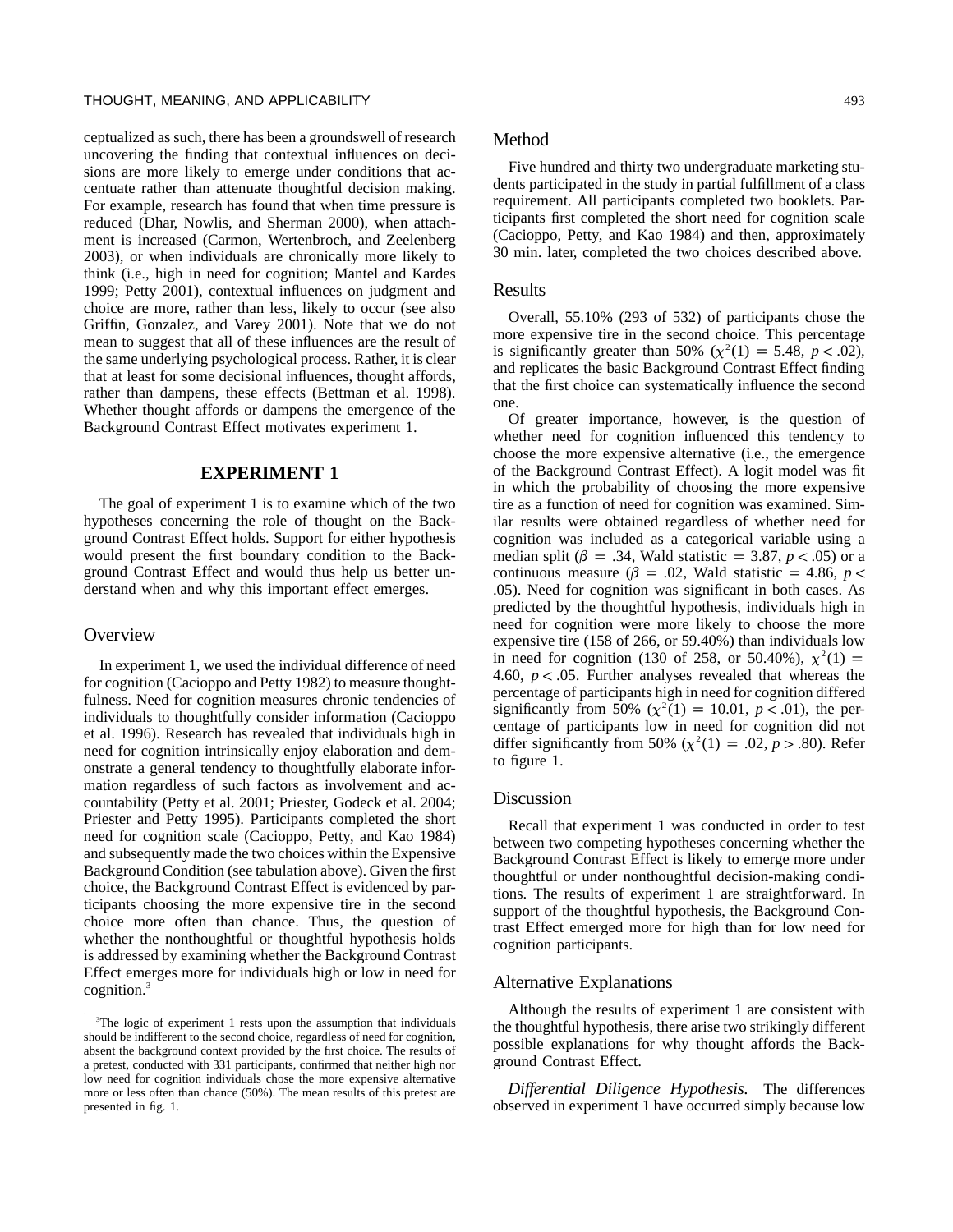#### THOUGHT, MEANING, AND APPLICABILITY 493

ceptualized as such, there has been a groundswell of research uncovering the finding that contextual influences on decisions are more likely to emerge under conditions that accentuate rather than attenuate thoughtful decision making. For example, research has found that when time pressure is reduced (Dhar, Nowlis, and Sherman 2000), when attachment is increased (Carmon, Wertenbroch, and Zeelenberg 2003), or when individuals are chronically more likely to think (i.e., high in need for cognition; Mantel and Kardes 1999; Petty 2001), contextual influences on judgment and choice are more, rather than less, likely to occur (see also Griffin, Gonzalez, and Varey 2001). Note that we do not mean to suggest that all of these influences are the result of the same underlying psychological process. Rather, it is clear that at least for some decisional influences, thought affords, rather than dampens, these effects (Bettman et al. 1998). Whether thought affords or dampens the emergence of the Background Contrast Effect motivates experiment 1.

#### **EXPERIMENT 1**

The goal of experiment 1 is to examine which of the two hypotheses concerning the role of thought on the Background Contrast Effect holds. Support for either hypothesis would present the first boundary condition to the Background Contrast Effect and would thus help us better understand when and why this important effect emerges.

#### **Overview**

In experiment 1, we used the individual difference of need for cognition (Cacioppo and Petty 1982) to measure thoughtfulness. Need for cognition measures chronic tendencies of individuals to thoughtfully consider information (Cacioppo et al. 1996). Research has revealed that individuals high in need for cognition intrinsically enjoy elaboration and demonstrate a general tendency to thoughtfully elaborate information regardless of such factors as involvement and accountability (Petty et al. 2001; Priester, Godeck et al. 2004; Priester and Petty 1995). Participants completed the short need for cognition scale (Cacioppo, Petty, and Kao 1984) and subsequently made the two choices within the Expensive Background Condition (see tabulation above). Given the first choice, the Background Contrast Effect is evidenced by participants choosing the more expensive tire in the second choice more often than chance. Thus, the question of whether the nonthoughtful or thoughtful hypothesis holds is addressed by examining whether the Background Contrast Effect emerges more for individuals high or low in need for cognition.3

#### Method

Five hundred and thirty two undergraduate marketing students participated in the study in partial fulfillment of a class requirement. All participants completed two booklets. Participants first completed the short need for cognition scale (Cacioppo, Petty, and Kao 1984) and then, approximately 30 min. later, completed the two choices described above.

# Results

Overall, 55.10% (293 of 532) of participants chose the more expensive tire in the second choice. This percentage is significantly greater than 50%  $(\chi^2(1) = 5.48, p < .02)$ , and replicates the basic Background Contrast Effect finding that the first choice can systematically influence the second one.

Of greater importance, however, is the question of whether need for cognition influenced this tendency to choose the more expensive alternative (i.e., the emergence of the Background Contrast Effect). A logit model was fit in which the probability of choosing the more expensive tire as a function of need for cognition was examined. Similar results were obtained regardless of whether need for cognition was included as a categorical variable using a median split ( $\beta$  = .34, Wald statistic = 3.87,  $p < .05$ ) or a continuous measure ( $\beta$  = .02, Wald statistic = 4.86, *p* < .05). Need for cognition was significant in both cases. As predicted by the thoughtful hypothesis, individuals high in need for cognition were more likely to choose the more expensive tire (158 of 266, or 59.40%) than individuals low in need for cognition (130 of 258, or 50.40%),  $\chi^2(1) =$ 4.60,  $p < .05$ . Further analyses revealed that whereas the percentage of participants high in need for cognition differed significantly from 50%  $(\chi^2(1) = 10.01, p < .01)$ , the percentage of participants low in need for cognition did not differ significantly from 50% ( $\chi^2(1) = .02, p > .80$ ). Refer to figure 1.

#### Discussion

Recall that experiment 1 was conducted in order to test between two competing hypotheses concerning whether the Background Contrast Effect is likely to emerge more under thoughtful or under nonthoughtful decision-making conditions. The results of experiment 1 are straightforward. In support of the thoughtful hypothesis, the Background Contrast Effect emerged more for high than for low need for cognition participants.

## Alternative Explanations

Although the results of experiment 1 are consistent with the thoughtful hypothesis, there arise two strikingly different possible explanations for why thought affords the Background Contrast Effect.

*Differential Diligence Hypothesis.* The differences observed in experiment 1 have occurred simply because low

<sup>&</sup>lt;sup>3</sup>The logic of experiment 1 rests upon the assumption that individuals should be indifferent to the second choice, regardless of need for cognition, absent the background context provided by the first choice. The results of a pretest, conducted with 331 participants, confirmed that neither high nor low need for cognition individuals chose the more expensive alternative more or less often than chance (50%). The mean results of this pretest are presented in fig. 1.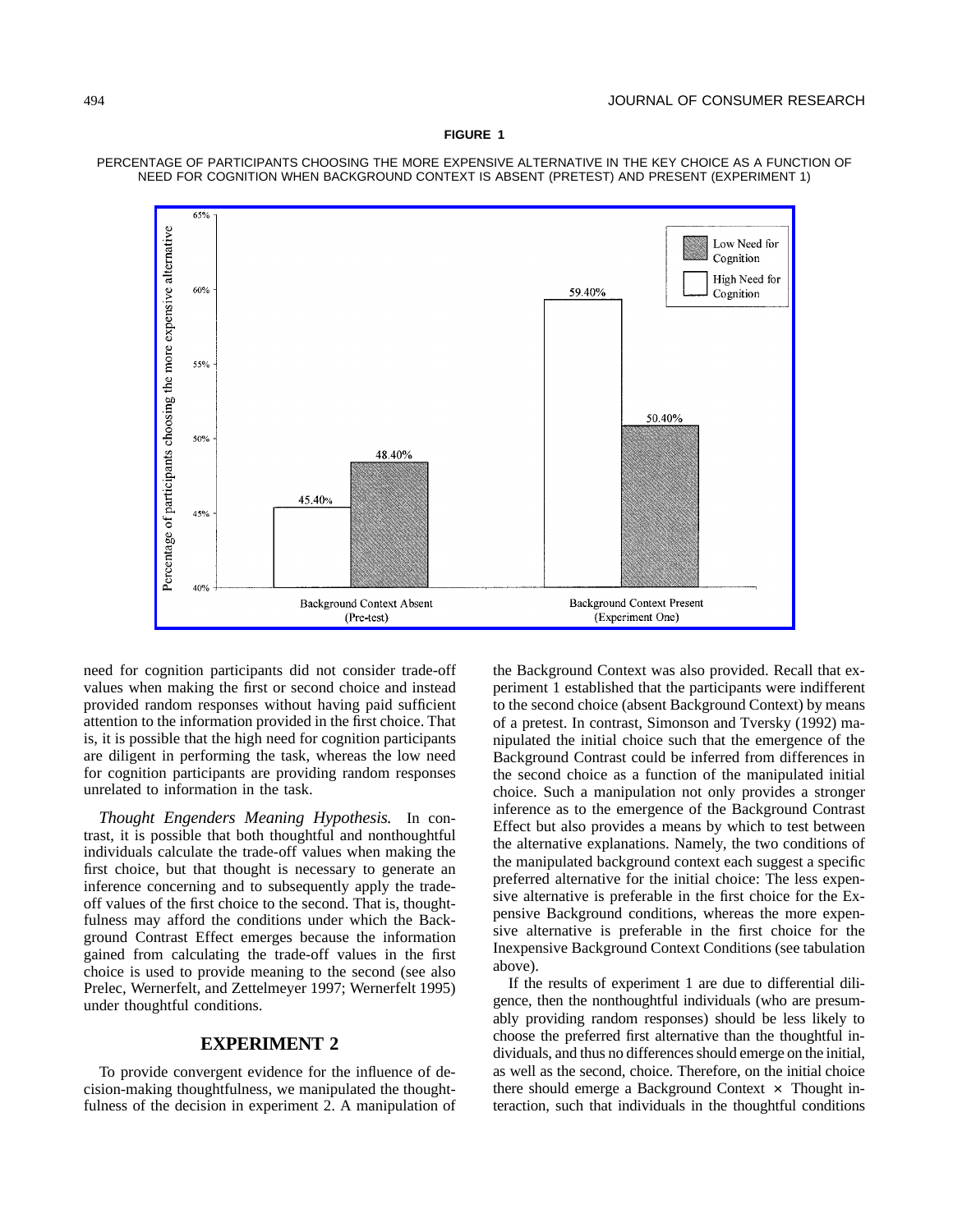#### **FIGURE 1**





need for cognition participants did not consider trade-off values when making the first or second choice and instead provided random responses without having paid sufficient attention to the information provided in the first choice. That is, it is possible that the high need for cognition participants are diligent in performing the task, whereas the low need for cognition participants are providing random responses unrelated to information in the task.

*Thought Engenders Meaning Hypothesis.* In contrast, it is possible that both thoughtful and nonthoughtful individuals calculate the trade-off values when making the first choice, but that thought is necessary to generate an inference concerning and to subsequently apply the tradeoff values of the first choice to the second. That is, thoughtfulness may afford the conditions under which the Background Contrast Effect emerges because the information gained from calculating the trade-off values in the first choice is used to provide meaning to the second (see also Prelec, Wernerfelt, and Zettelmeyer 1997; Wernerfelt 1995) under thoughtful conditions.

# **EXPERIMENT 2**

To provide convergent evidence for the influence of decision-making thoughtfulness, we manipulated the thoughtfulness of the decision in experiment 2. A manipulation of the Background Context was also provided. Recall that experiment 1 established that the participants were indifferent to the second choice (absent Background Context) by means of a pretest. In contrast, Simonson and Tversky (1992) manipulated the initial choice such that the emergence of the Background Contrast could be inferred from differences in the second choice as a function of the manipulated initial choice. Such a manipulation not only provides a stronger inference as to the emergence of the Background Contrast Effect but also provides a means by which to test between the alternative explanations. Namely, the two conditions of the manipulated background context each suggest a specific preferred alternative for the initial choice: The less expensive alternative is preferable in the first choice for the Expensive Background conditions, whereas the more expensive alternative is preferable in the first choice for the Inexpensive Background Context Conditions (see tabulation above).

If the results of experiment 1 are due to differential diligence, then the nonthoughtful individuals (who are presumably providing random responses) should be less likely to choose the preferred first alternative than the thoughtful individuals, and thus no differences should emerge on the initial, as well as the second, choice. Therefore, on the initial choice there should emerge a Background Context  $\times$  Thought interaction, such that individuals in the thoughtful conditions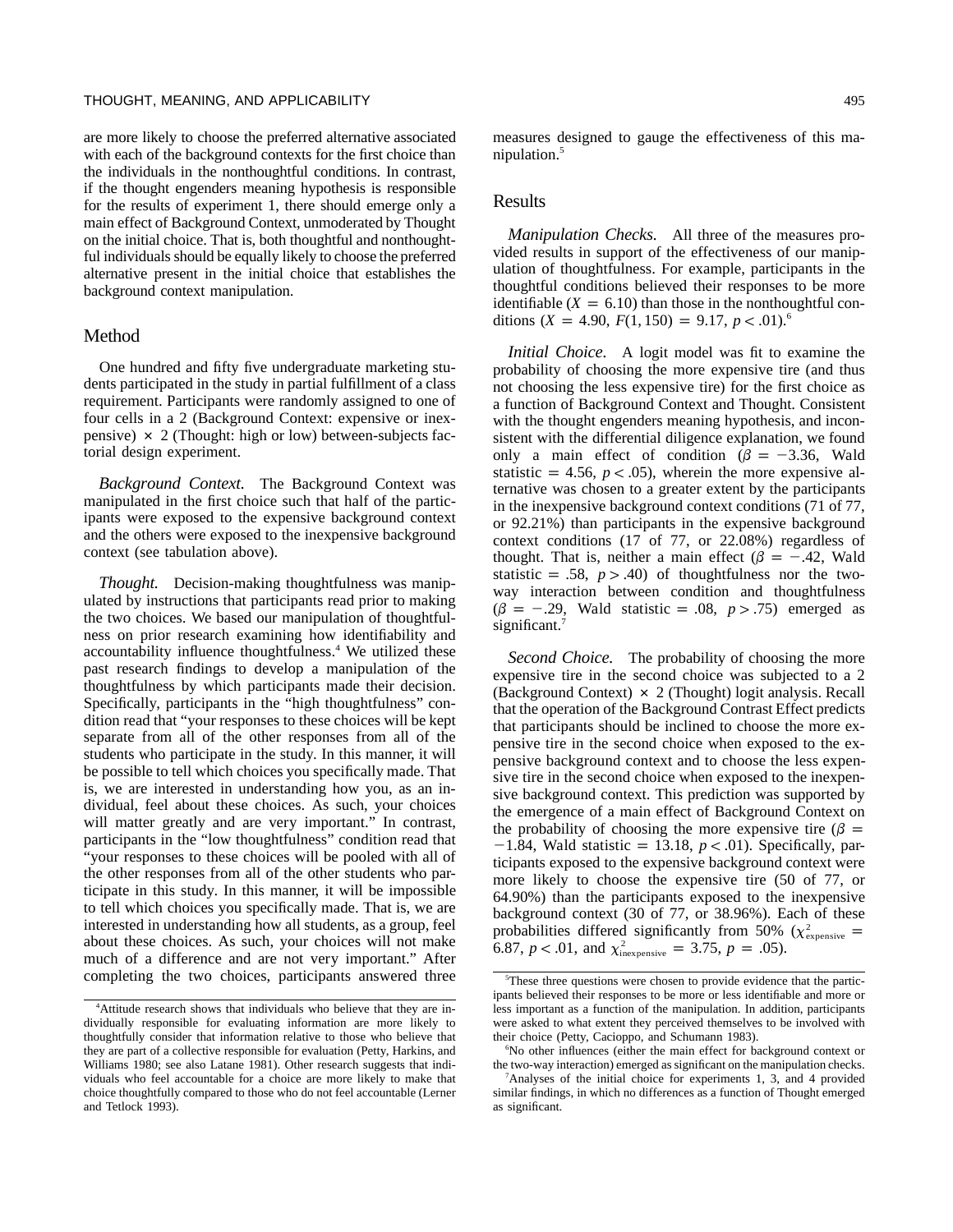are more likely to choose the preferred alternative associated with each of the background contexts for the first choice than the individuals in the nonthoughtful conditions. In contrast, if the thought engenders meaning hypothesis is responsible for the results of experiment 1, there should emerge only a main effect of Background Context, unmoderated by Thought on the initial choice. That is, both thoughtful and nonthoughtful individuals should be equally likely to choose the preferred alternative present in the initial choice that establishes the background context manipulation.

#### Method

One hundred and fifty five undergraduate marketing students participated in the study in partial fulfillment of a class requirement. Participants were randomly assigned to one of four cells in a 2 (Background Context: expensive or inexpensive)  $\times$  2 (Thought: high or low) between-subjects factorial design experiment.

*Background Context.* The Background Context was manipulated in the first choice such that half of the participants were exposed to the expensive background context and the others were exposed to the inexpensive background context (see tabulation above).

*Thought.* Decision-making thoughtfulness was manipulated by instructions that participants read prior to making the two choices. We based our manipulation of thoughtfulness on prior research examining how identifiability and accountability influence thoughtfulness.<sup>4</sup> We utilized these past research findings to develop a manipulation of the thoughtfulness by which participants made their decision. Specifically, participants in the "high thoughtfulness" condition read that "your responses to these choices will be kept separate from all of the other responses from all of the students who participate in the study. In this manner, it will be possible to tell which choices you specifically made. That is, we are interested in understanding how you, as an individual, feel about these choices. As such, your choices will matter greatly and are very important." In contrast, participants in the "low thoughtfulness" condition read that "your responses to these choices will be pooled with all of the other responses from all of the other students who participate in this study. In this manner, it will be impossible to tell which choices you specifically made. That is, we are interested in understanding how all students, as a group, feel about these choices. As such, your choices will not make much of a difference and are not very important." After completing the two choices, participants answered three measures designed to gauge the effectiveness of this manipulation.5

#### Results

*Manipulation Checks.* All three of the measures provided results in support of the effectiveness of our manipulation of thoughtfulness. For example, participants in the thoughtful conditions believed their responses to be more identifiable  $(X = 6.10)$  than those in the nonthoughtful conditions  $(X = 4.90, F(1, 150) = 9.17, p < .01)$ .<sup>6</sup>

*Initial Choice.* A logit model was fit to examine the probability of choosing the more expensive tire (and thus not choosing the less expensive tire) for the first choice as a function of Background Context and Thought. Consistent with the thought engenders meaning hypothesis, and inconsistent with the differential diligence explanation, we found only a main effect of condition ( $\beta = -3.36$ , Wald statistic = 4.56,  $p < .05$ ), wherein the more expensive alternative was chosen to a greater extent by the participants in the inexpensive background context conditions (71 of 77, or 92.21%) than participants in the expensive background context conditions (17 of 77, or 22.08%) regardless of thought. That is, neither a main effect ( $\beta = -.42$ , Wald statistic = .58,  $p > .40$  of thoughtfulness nor the twoway interaction between condition and thoughtfulness  $(\beta = -.29,$  Wald statistic = .08,  $p > .75$ ) emerged as significant.<sup>7</sup>

*Second Choice.* The probability of choosing the more expensive tire in the second choice was subjected to a 2 (Background Context)  $\times$  2 (Thought) logit analysis. Recall that the operation of the Background Contrast Effect predicts that participants should be inclined to choose the more expensive tire in the second choice when exposed to the expensive background context and to choose the less expensive tire in the second choice when exposed to the inexpensive background context. This prediction was supported by the emergence of a main effect of Background Context on the probability of choosing the more expensive tire ( $\beta$  =  $-1.84$ , Wald statistic = 13.18,  $p < .01$ ). Specifically, participants exposed to the expensive background context were more likely to choose the expensive tire (50 of 77, or 64.90%) than the participants exposed to the inexpensive background context (30 of 77, or 38.96%). Each of these probabilities differed significantly from 50% ( $\chi^2_{\text{expensive}} =$ 6.87,  $p < .01$ , and  $\chi^2$ <sub>inexpensive</sub> = 3.75,  $p = .05$ ).

<sup>4</sup> Attitude research shows that individuals who believe that they are individually responsible for evaluating information are more likely to thoughtfully consider that information relative to those who believe that they are part of a collective responsible for evaluation (Petty, Harkins, and Williams 1980; see also Latane 1981). Other research suggests that individuals who feel accountable for a choice are more likely to make that choice thoughtfully compared to those who do not feel accountable (Lerner and Tetlock 1993).

<sup>&</sup>lt;sup>5</sup>These three questions were chosen to provide evidence that the participants believed their responses to be more or less identifiable and more or less important as a function of the manipulation. In addition, participants were asked to what extent they perceived themselves to be involved with their choice (Petty, Cacioppo, and Schumann 1983).

<sup>6</sup> No other influences (either the main effect for background context or the two-way interaction) emerged as significant on the manipulation checks.

<sup>&</sup>lt;sup>7</sup>Analyses of the initial choice for experiments 1, 3, and 4 provided similar findings, in which no differences as a function of Thought emerged as significant.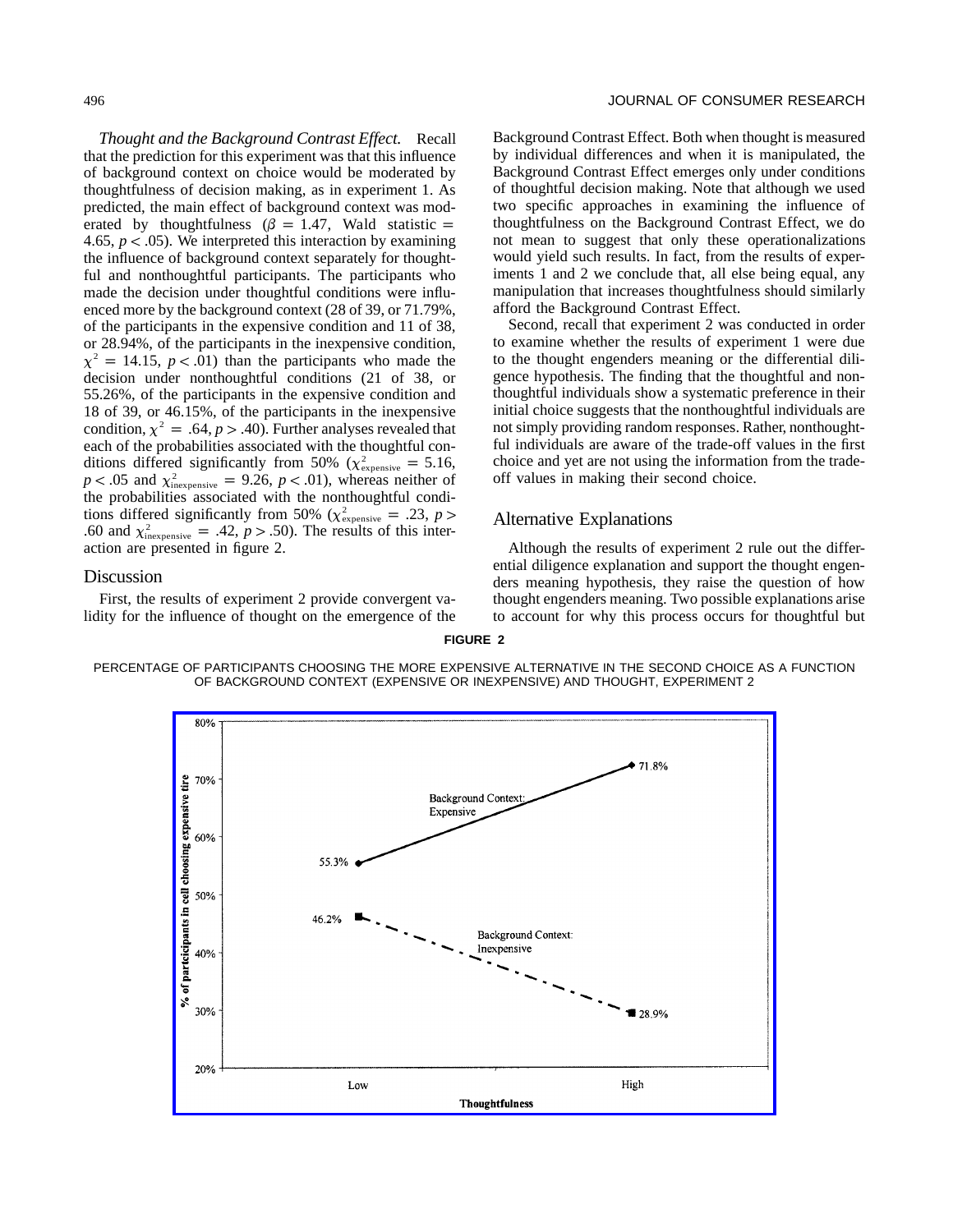*Thought and the Background Contrast Effect.* Recall that the prediction for this experiment was that this influence of background context on choice would be moderated by thoughtfulness of decision making, as in experiment 1. As predicted, the main effect of background context was moderated by thoughtfulness ( $\beta = 1.47$ , Wald statistic = 4.65,  $p < .05$ ). We interpreted this interaction by examining the influence of background context separately for thoughtful and nonthoughtful participants. The participants who made the decision under thoughtful conditions were influenced more by the background context (28 of 39, or 71.79%, of the participants in the expensive condition and 11 of 38, or 28.94%, of the participants in the inexpensive condition,  $\chi^2 = 14.15$ ,  $p < .01$ ) than the participants who made the decision under nonthoughtful conditions (21 of 38, or 55.26%, of the participants in the expensive condition and 18 of 39, or 46.15%, of the participants in the inexpensive condition,  $\chi^2 = .64$ ,  $p > .40$ ). Further analyses revealed that each of the probabilities associated with the thoughtful conditions differed significantly from 50% ( $\chi^2_{\text{expensive}} = 5.16$ ,  $p < .05$  and  $\chi^2_{\text{inexpensive}} = 9.26$ ,  $p < .01$ ), whereas neither of the probabilities associated with the nonthoughtful conditions differed significantly from 50% ( $\chi^2$ <sub>expensive</sub> = .23, *p* > .60 and  $\chi^2_{\text{inexensive}} = .42, p > .50$ . The results of this interaction are presented in figure 2.

#### Discussion

First, the results of experiment 2 provide convergent validity for the influence of thought on the emergence of the Background Contrast Effect. Both when thought is measured by individual differences and when it is manipulated, the Background Contrast Effect emerges only under conditions of thoughtful decision making. Note that although we used two specific approaches in examining the influence of thoughtfulness on the Background Contrast Effect, we do not mean to suggest that only these operationalizations would yield such results. In fact, from the results of experiments 1 and 2 we conclude that, all else being equal, any manipulation that increases thoughtfulness should similarly afford the Background Contrast Effect.

Second, recall that experiment 2 was conducted in order to examine whether the results of experiment 1 were due to the thought engenders meaning or the differential diligence hypothesis. The finding that the thoughtful and nonthoughtful individuals show a systematic preference in their initial choice suggests that the nonthoughtful individuals are not simply providing random responses. Rather, nonthoughtful individuals are aware of the trade-off values in the first choice and yet are not using the information from the tradeoff values in making their second choice.

#### Alternative Explanations

Although the results of experiment 2 rule out the differential diligence explanation and support the thought engenders meaning hypothesis, they raise the question of how thought engenders meaning. Two possible explanations arise to account for why this process occurs for thoughtful but

#### **FIGURE 2**



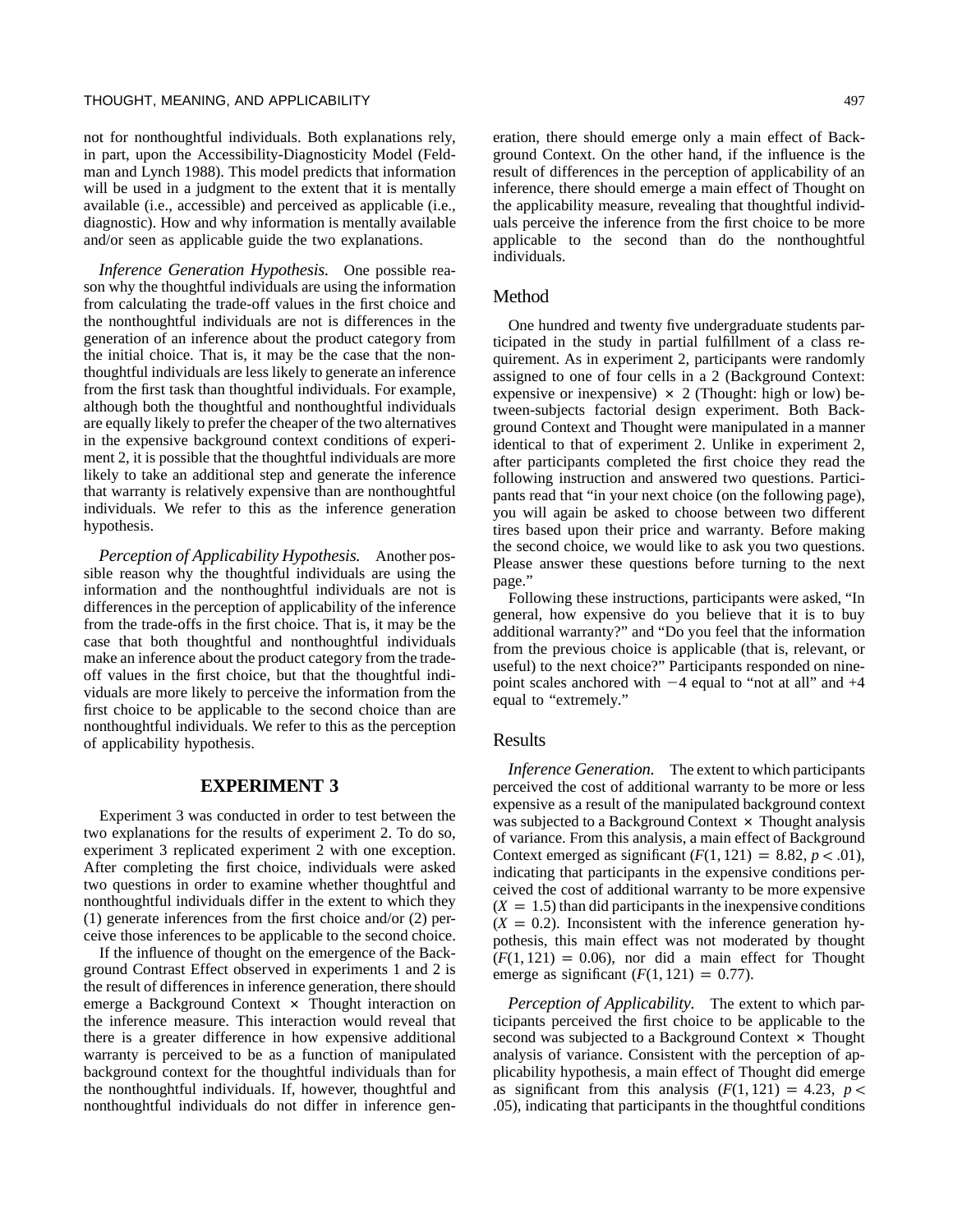not for nonthoughtful individuals. Both explanations rely, in part, upon the Accessibility-Diagnosticity Model (Feldman and Lynch 1988). This model predicts that information will be used in a judgment to the extent that it is mentally available (i.e., accessible) and perceived as applicable (i.e., diagnostic). How and why information is mentally available and/or seen as applicable guide the two explanations.

*Inference Generation Hypothesis.* One possible reason why the thoughtful individuals are using the information from calculating the trade-off values in the first choice and the nonthoughtful individuals are not is differences in the generation of an inference about the product category from the initial choice. That is, it may be the case that the nonthoughtful individuals are less likely to generate an inference from the first task than thoughtful individuals. For example, although both the thoughtful and nonthoughtful individuals are equally likely to prefer the cheaper of the two alternatives in the expensive background context conditions of experiment 2, it is possible that the thoughtful individuals are more likely to take an additional step and generate the inference that warranty is relatively expensive than are nonthoughtful individuals. We refer to this as the inference generation hypothesis.

*Perception of Applicability Hypothesis.* Another possible reason why the thoughtful individuals are using the information and the nonthoughtful individuals are not is differences in the perception of applicability of the inference from the trade-offs in the first choice. That is, it may be the case that both thoughtful and nonthoughtful individuals make an inference about the product category from the tradeoff values in the first choice, but that the thoughtful individuals are more likely to perceive the information from the first choice to be applicable to the second choice than are nonthoughtful individuals. We refer to this as the perception of applicability hypothesis.

# **EXPERIMENT 3**

Experiment 3 was conducted in order to test between the two explanations for the results of experiment 2. To do so, experiment 3 replicated experiment 2 with one exception. After completing the first choice, individuals were asked two questions in order to examine whether thoughtful and nonthoughtful individuals differ in the extent to which they (1) generate inferences from the first choice and/or (2) perceive those inferences to be applicable to the second choice.

If the influence of thought on the emergence of the Background Contrast Effect observed in experiments 1 and 2 is the result of differences in inference generation, there should emerge a Background Context  $\times$  Thought interaction on the inference measure. This interaction would reveal that there is a greater difference in how expensive additional warranty is perceived to be as a function of manipulated background context for the thoughtful individuals than for the nonthoughtful individuals. If, however, thoughtful and nonthoughtful individuals do not differ in inference generation, there should emerge only a main effect of Background Context. On the other hand, if the influence is the result of differences in the perception of applicability of an inference, there should emerge a main effect of Thought on the applicability measure, revealing that thoughtful individuals perceive the inference from the first choice to be more applicable to the second than do the nonthoughtful individuals.

#### Method

One hundred and twenty five undergraduate students participated in the study in partial fulfillment of a class requirement. As in experiment 2, participants were randomly assigned to one of four cells in a 2 (Background Context: expensive or inexpensive)  $\times$  2 (Thought: high or low) between-subjects factorial design experiment. Both Background Context and Thought were manipulated in a manner identical to that of experiment 2. Unlike in experiment 2, after participants completed the first choice they read the following instruction and answered two questions. Participants read that "in your next choice (on the following page), you will again be asked to choose between two different tires based upon their price and warranty. Before making the second choice, we would like to ask you two questions. Please answer these questions before turning to the next page."

Following these instructions, participants were asked, "In general, how expensive do you believe that it is to buy additional warranty?" and "Do you feel that the information from the previous choice is applicable (that is, relevant, or useful) to the next choice?" Participants responded on ninepoint scales anchored with  $-4$  equal to "not at all" and  $+4$ equal to "extremely."

# Results

*Inference Generation.* The extent to which participants perceived the cost of additional warranty to be more or less expensive as a result of the manipulated background context was subjected to a Background Context  $\times$  Thought analysis of variance. From this analysis, a main effect of Background Context emerged as significant  $(F(1, 121) = 8.82, p < .01)$ , indicating that participants in the expensive conditions perceived the cost of additional warranty to be more expensive  $(X = 1.5)$  than did participants in the inexpensive conditions  $(X = 0.2)$ . Inconsistent with the inference generation hypothesis, this main effect was not moderated by thought  $(F(1, 121) = 0.06)$ , nor did a main effect for Thought emerge as significant  $(F(1, 121) = 0.77)$ .

*Perception of Applicability.* The extent to which participants perceived the first choice to be applicable to the second was subjected to a Background Context  $\times$  Thought analysis of variance. Consistent with the perception of applicability hypothesis, a main effect of Thought did emerge as significant from this analysis  $(F(1, 121) = 4.23, p <$ .05), indicating that participants in the thoughtful conditions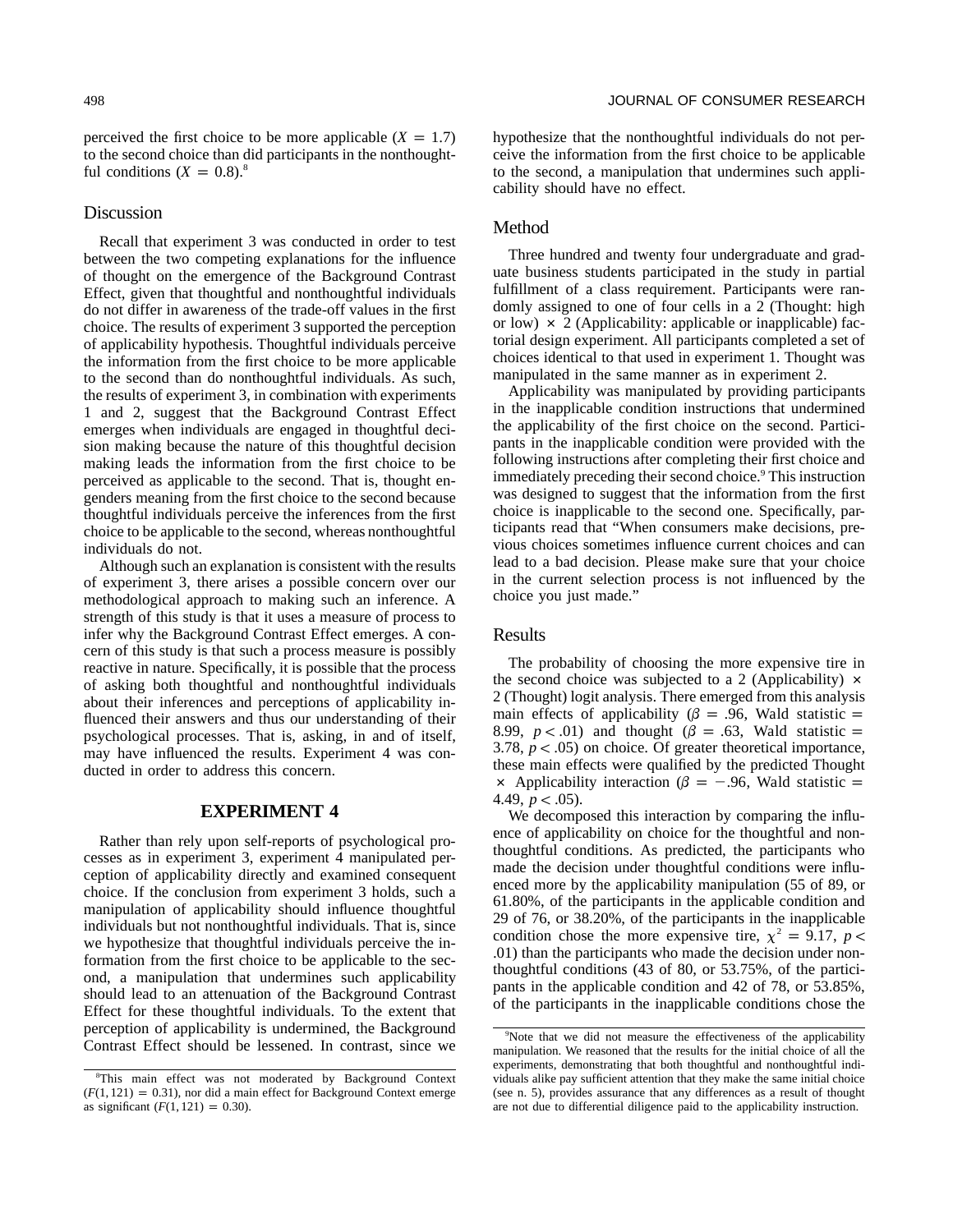perceived the first choice to be more applicable  $(X = 1.7)$ to the second choice than did participants in the nonthoughtful conditions  $(X = 0.8)^8$ 

# Discussion

Recall that experiment 3 was conducted in order to test between the two competing explanations for the influence of thought on the emergence of the Background Contrast Effect, given that thoughtful and nonthoughtful individuals do not differ in awareness of the trade-off values in the first choice. The results of experiment 3 supported the perception of applicability hypothesis. Thoughtful individuals perceive the information from the first choice to be more applicable to the second than do nonthoughtful individuals. As such, the results of experiment 3, in combination with experiments 1 and 2, suggest that the Background Contrast Effect emerges when individuals are engaged in thoughtful decision making because the nature of this thoughtful decision making leads the information from the first choice to be perceived as applicable to the second. That is, thought engenders meaning from the first choice to the second because thoughtful individuals perceive the inferences from the first choice to be applicable to the second, whereas nonthoughtful individuals do not.

Although such an explanation is consistent with the results of experiment 3, there arises a possible concern over our methodological approach to making such an inference. A strength of this study is that it uses a measure of process to infer why the Background Contrast Effect emerges. A concern of this study is that such a process measure is possibly reactive in nature. Specifically, it is possible that the process of asking both thoughtful and nonthoughtful individuals about their inferences and perceptions of applicability influenced their answers and thus our understanding of their psychological processes. That is, asking, in and of itself, may have influenced the results. Experiment 4 was conducted in order to address this concern.

# **EXPERIMENT 4**

Rather than rely upon self-reports of psychological processes as in experiment 3, experiment 4 manipulated perception of applicability directly and examined consequent choice. If the conclusion from experiment 3 holds, such a manipulation of applicability should influence thoughtful individuals but not nonthoughtful individuals. That is, since we hypothesize that thoughtful individuals perceive the information from the first choice to be applicable to the second, a manipulation that undermines such applicability should lead to an attenuation of the Background Contrast Effect for these thoughtful individuals. To the extent that perception of applicability is undermined, the Background Contrast Effect should be lessened. In contrast, since we

hypothesize that the nonthoughtful individuals do not perceive the information from the first choice to be applicable to the second, a manipulation that undermines such applicability should have no effect.

# Method

Three hundred and twenty four undergraduate and graduate business students participated in the study in partial fulfillment of a class requirement. Participants were randomly assigned to one of four cells in a 2 (Thought: high or low)  $\times$  2 (Applicability: applicable or inapplicable) factorial design experiment. All participants completed a set of choices identical to that used in experiment 1. Thought was manipulated in the same manner as in experiment 2.

Applicability was manipulated by providing participants in the inapplicable condition instructions that undermined the applicability of the first choice on the second. Participants in the inapplicable condition were provided with the following instructions after completing their first choice and immediately preceding their second choice.<sup>9</sup> This instruction was designed to suggest that the information from the first choice is inapplicable to the second one. Specifically, participants read that "When consumers make decisions, previous choices sometimes influence current choices and can lead to a bad decision. Please make sure that your choice in the current selection process is not influenced by the choice you just made."

## Results

The probability of choosing the more expensive tire in the second choice was subjected to a 2 (Applicability)  $\times$ 2 (Thought) logit analysis. There emerged from this analysis main effects of applicability ( $\beta$  = .96, Wald statistic = 8.99,  $p < .01$ ) and thought ( $\beta = .63$ , Wald statistic = 3.78,  $p < .05$ ) on choice. Of greater theoretical importance, these main effects were qualified by the predicted Thought  $\times$  Applicability interaction ( $\beta$  = -.96, Wald statistic = 4.49,  $p < .05$ ).

We decomposed this interaction by comparing the influence of applicability on choice for the thoughtful and nonthoughtful conditions. As predicted, the participants who made the decision under thoughtful conditions were influenced more by the applicability manipulation (55 of 89, or 61.80%, of the participants in the applicable condition and 29 of 76, or 38.20%, of the participants in the inapplicable condition chose the more expensive tire,  $\chi^2 = 9.17$ ,  $p <$ .01) than the participants who made the decision under nonthoughtful conditions (43 of 80, or 53.75%, of the participants in the applicable condition and 42 of 78, or 53.85%, of the participants in the inapplicable conditions chose the

<sup>8</sup> This main effect was not moderated by Background Context  $(F(1, 121) = 0.31)$ , nor did a main effect for Background Context emerge as significant  $(F(1, 121) = 0.30)$ .

<sup>9</sup> Note that we did not measure the effectiveness of the applicability manipulation. We reasoned that the results for the initial choice of all the experiments, demonstrating that both thoughtful and nonthoughtful individuals alike pay sufficient attention that they make the same initial choice (see n. 5), provides assurance that any differences as a result of thought are not due to differential diligence paid to the applicability instruction.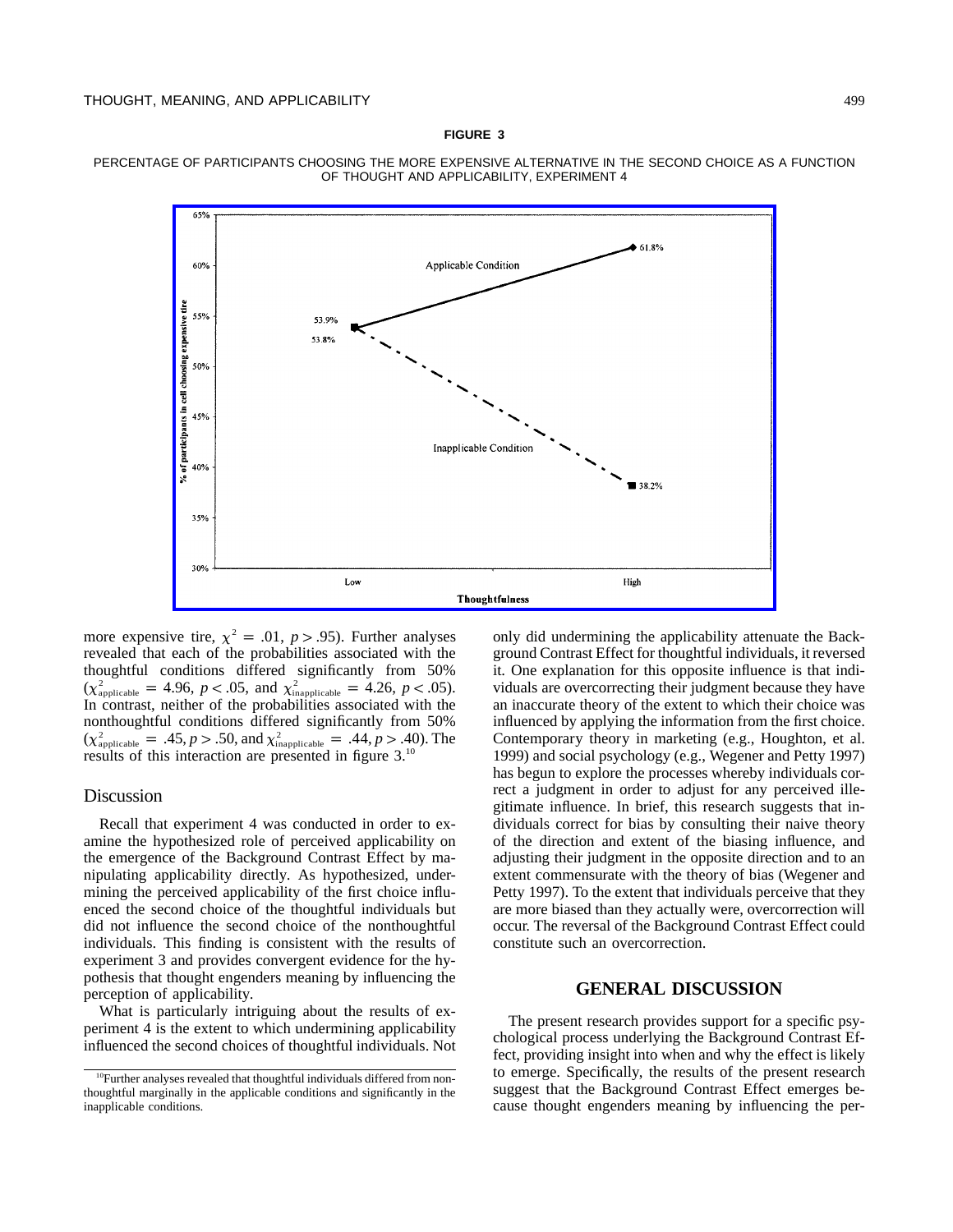#### **FIGURE 3**

PERCENTAGE OF PARTICIPANTS CHOOSING THE MORE EXPENSIVE ALTERNATIVE IN THE SECOND CHOICE AS A FUNCTION OF THOUGHT AND APPLICABILITY, EXPERIMENT 4



more expensive tire,  $\chi^2 = .01$ ,  $p > .95$ ). Further analyses revealed that each of the probabilities associated with the thoughtful conditions differed significantly from 50%  $(\chi^2_{\text{applicable}} = 4.96, p < .05, \text{ and } \chi^2_{\text{inapplicable}} = 4.26, p < .05).$ In contrast, neither of the probabilities associated with the nonthoughtful conditions differed significantly from 50%  $(\chi^2_{\text{applicable}} = .45, p > .50, \text{ and } \chi^2_{\text{inapplicable}} = .44, p > .40).$  The results of this interaction are presented in figure 3.10

# Discussion

Recall that experiment 4 was conducted in order to examine the hypothesized role of perceived applicability on the emergence of the Background Contrast Effect by manipulating applicability directly. As hypothesized, undermining the perceived applicability of the first choice influenced the second choice of the thoughtful individuals but did not influence the second choice of the nonthoughtful individuals. This finding is consistent with the results of experiment 3 and provides convergent evidence for the hypothesis that thought engenders meaning by influencing the perception of applicability.

What is particularly intriguing about the results of experiment 4 is the extent to which undermining applicability influenced the second choices of thoughtful individuals. Not only did undermining the applicability attenuate the Background Contrast Effect for thoughtful individuals, it reversed it. One explanation for this opposite influence is that individuals are overcorrecting their judgment because they have an inaccurate theory of the extent to which their choice was influenced by applying the information from the first choice. Contemporary theory in marketing (e.g., Houghton, et al. 1999) and social psychology (e.g., Wegener and Petty 1997) has begun to explore the processes whereby individuals correct a judgment in order to adjust for any perceived illegitimate influence. In brief, this research suggests that individuals correct for bias by consulting their naive theory of the direction and extent of the biasing influence, and adjusting their judgment in the opposite direction and to an extent commensurate with the theory of bias (Wegener and Petty 1997). To the extent that individuals perceive that they are more biased than they actually were, overcorrection will occur. The reversal of the Background Contrast Effect could constitute such an overcorrection.

# **GENERAL DISCUSSION**

The present research provides support for a specific psychological process underlying the Background Contrast Effect, providing insight into when and why the effect is likely to emerge. Specifically, the results of the present research suggest that the Background Contrast Effect emerges because thought engenders meaning by influencing the per-

<sup>&</sup>lt;sup>10</sup>Further analyses revealed that thoughtful individuals differed from nonthoughtful marginally in the applicable conditions and significantly in the inapplicable conditions.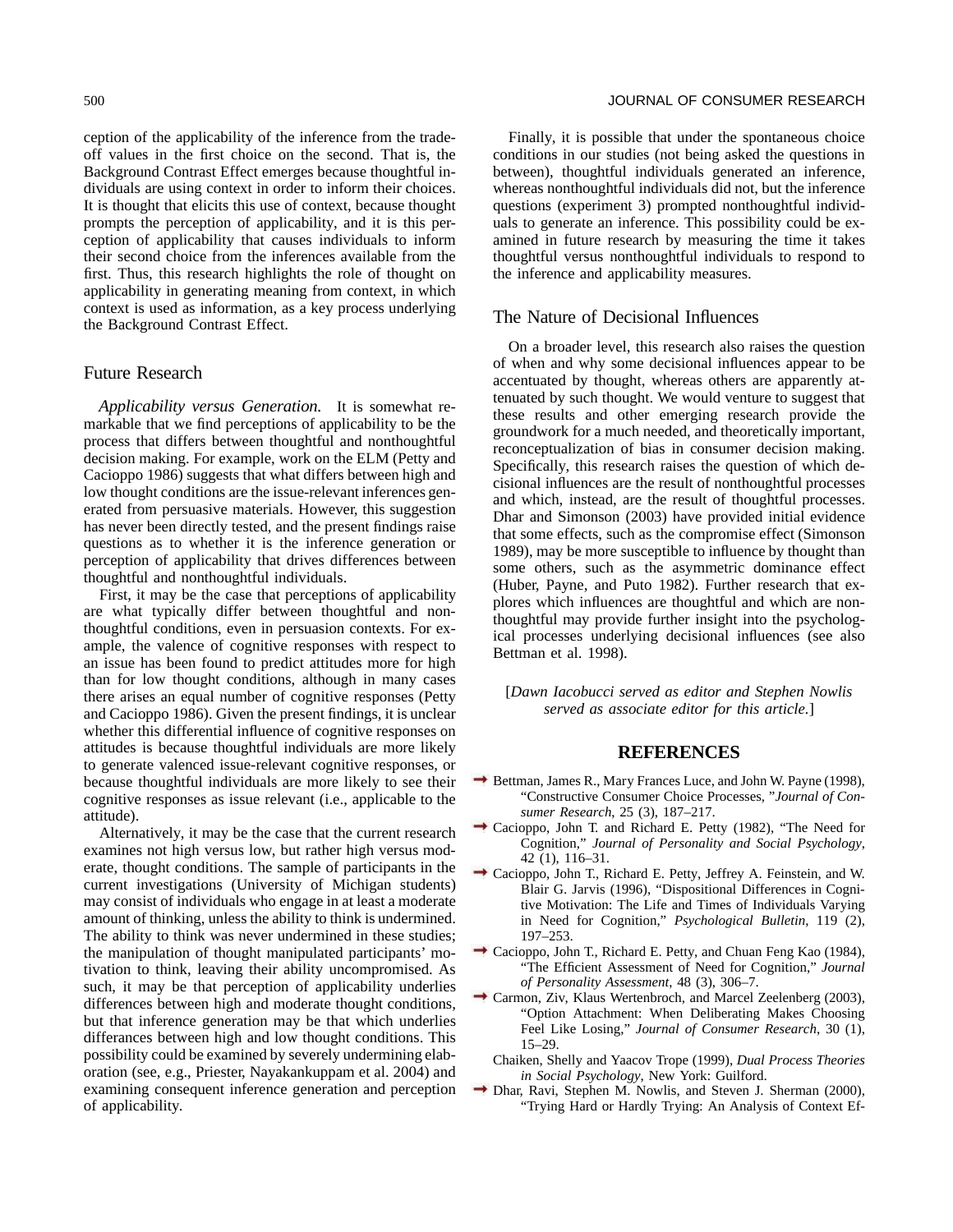ception of the applicability of the inference from the tradeoff values in the first choice on the second. That is, the Background Contrast Effect emerges because thoughtful individuals are using context in order to inform their choices. It is thought that elicits this use of context, because thought prompts the perception of applicability, and it is this perception of applicability that causes individuals to inform their second choice from the inferences available from the first. Thus, this research highlights the role of thought on applicability in generating meaning from context, in which context is used as information, as a key process underlying the Background Contrast Effect.

#### Future Research

*Applicability versus Generation.* It is somewhat remarkable that we find perceptions of applicability to be the process that differs between thoughtful and nonthoughtful decision making. For example, work on the ELM (Petty and Cacioppo 1986) suggests that what differs between high and low thought conditions are the issue-relevant inferences generated from persuasive materials. However, this suggestion has never been directly tested, and the present findings raise questions as to whether it is the inference generation or perception of applicability that drives differences between thoughtful and nonthoughtful individuals.

First, it may be the case that perceptions of applicability are what typically differ between thoughtful and nonthoughtful conditions, even in persuasion contexts. For example, the valence of cognitive responses with respect to an issue has been found to predict attitudes more for high than for low thought conditions, although in many cases there arises an equal number of cognitive responses (Petty and Cacioppo 1986). Given the present findings, it is unclear whether this differential influence of cognitive responses on attitudes is because thoughtful individuals are more likely to generate valenced issue-relevant cognitive responses, or because thoughtful individuals are more likely to see their cognitive responses as issue relevant (i.e., applicable to the attitude).

Alternatively, it may be the case that the current research examines not high versus low, but rather high versus moderate, thought conditions. The sample of participants in the current investigations (University of Michigan students) may consist of individuals who engage in at least a moderate amount of thinking, unless the ability to think is undermined. The ability to think was never undermined in these studies; the manipulation of thought manipulated participants' motivation to think, leaving their ability uncompromised. As such, it may be that perception of applicability underlies differences between high and moderate thought conditions, but that inference generation may be that which underlies differances between high and low thought conditions. This possibility could be examined by severely undermining elaboration (see, e.g., Priester, Nayakankuppam et al. 2004) and examining consequent inference generation and perception of applicability.

Finally, it is possible that under the spontaneous choice conditions in our studies (not being asked the questions in between), thoughtful individuals generated an inference, whereas nonthoughtful individuals did not, but the inference questions (experiment 3) prompted nonthoughtful individuals to generate an inference. This possibility could be examined in future research by measuring the time it takes thoughtful versus nonthoughtful individuals to respond to the inference and applicability measures.

#### The Nature of Decisional Influences

On a broader level, this research also raises the question of when and why some decisional influences appear to be accentuated by thought, whereas others are apparently attenuated by such thought. We would venture to suggest that these results and other emerging research provide the groundwork for a much needed, and theoretically important, reconceptualization of bias in consumer decision making. Specifically, this research raises the question of which decisional influences are the result of nonthoughtful processes and which, instead, are the result of thoughtful processes. Dhar and Simonson (2003) have provided initial evidence that some effects, such as the compromise effect (Simonson 1989), may be more susceptible to influence by thought than some others, such as the asymmetric dominance effect (Huber, Payne, and Puto 1982). Further research that explores which influences are thoughtful and which are nonthoughtful may provide further insight into the psychological processes underlying decisional influences (see also Bettman et al. 1998).

[*Dawn Iacobucci served as editor and Stephen Nowlis served as associate editor for this article.*]

# **REFERENCES**

- **→ Bettman, James R., Mary Frances Luce, and John W. Payne (1998),** "Constructive Consumer Choice Processes, "*Journal of Consumer Research*, 25 (3), 187–217.
- Cacioppo, John T. and Richard E. Petty (1982), "The Need for Cognition," *Journal of Personality and Social Psychology*, 42 (1), 116–31.
- Cacioppo, John T., Richard E. Petty, Jeffrey A. Feinstein, and W. Blair G. Jarvis (1996), "Dispositional Differences in Cognitive Motivation: The Life and Times of Individuals Varying in Need for Cognition," *Psychological Bulletin*, 119 (2), 197–253.
- Cacioppo, John T., Richard E. Petty, and Chuan Feng Kao (1984), "The Efficient Assessment of Need for Cognition," *Journal of Personality Assessment*, 48 (3), 306–7.
- Carmon, Ziv, Klaus Wertenbroch, and Marcel Zeelenberg (2003), "Option Attachment: When Deliberating Makes Choosing Feel Like Losing," *Journal of Consumer Research*, 30 (1), 15–29.
	- Chaiken, Shelly and Yaacov Trope (1999), *Dual Process Theories in Social Psychology*, New York: Guilford.
- Dhar, Ravi, Stephen M. Nowlis, and Steven J. Sherman (2000), "Trying Hard or Hardly Trying: An Analysis of Context Ef-